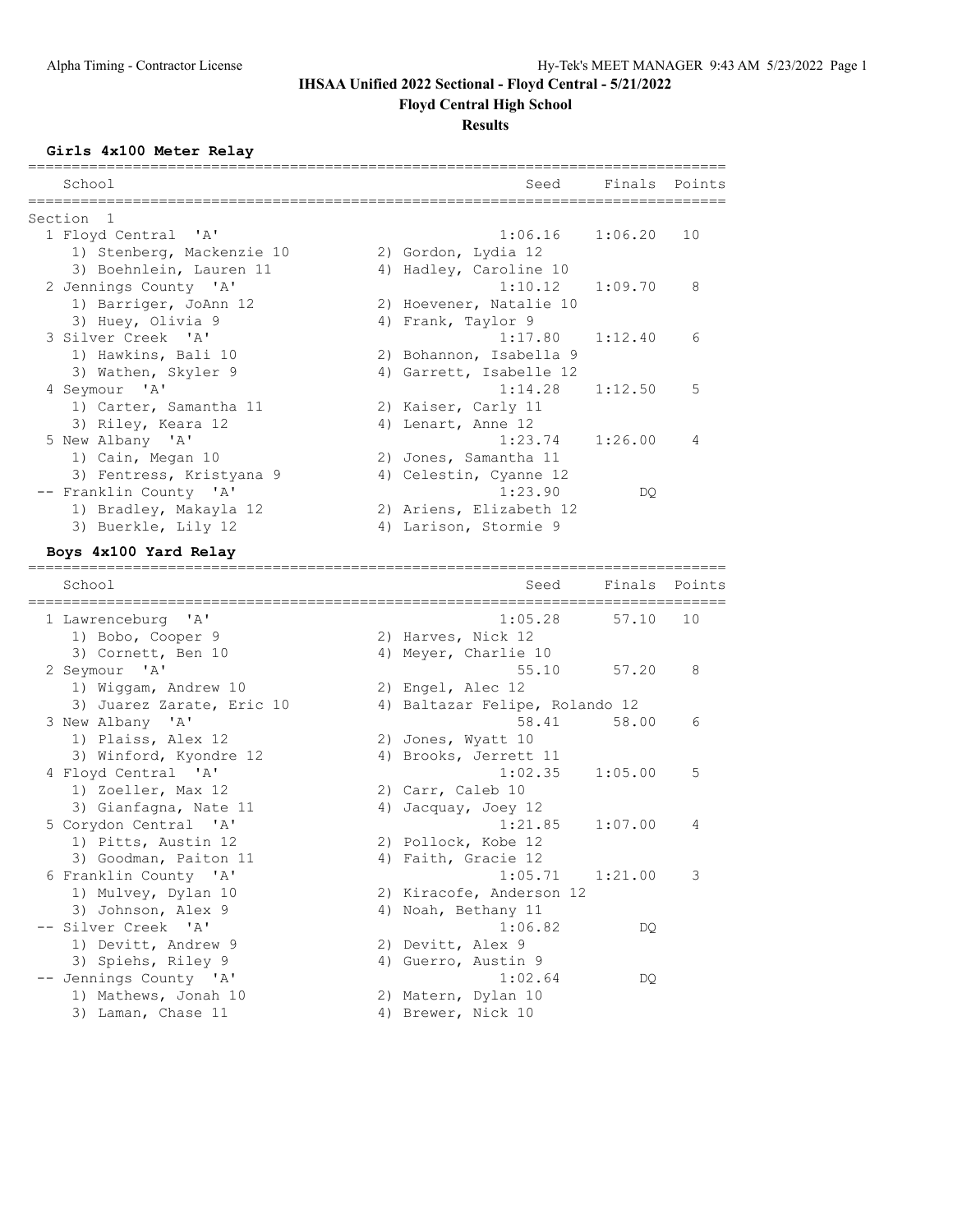# **IHSAA Unified 2022 Sectional - Floyd Central - 5/21/2022 Floyd Central High School**

## **Results**

## **Mixed 100 Meter Dash**

| ===========           |                     |          |               |                |
|-----------------------|---------------------|----------|---------------|----------------|
| Name                  | Year School         | Seed     | Finals Points |                |
| 1 Winford, Kyondre    | M12 New Albany      | 12.13    | J12.40        | 10             |
| 2 Wiggam, Andrew      | M10 Seymour         | 13.13    | J13.30        | 8              |
| 3 Devitt, Andrew      | M9 Silver Creek     | 13.85    | J13.50        | 6              |
| 4 Guerro, Austin      | M9 Silver Creek     | 14.64    | J13.90        | 5              |
| 5 Campbell, Avery     | M12 Floyd Central   | 13.96    | J14.00        | 4              |
| 6 Pevlor, Cody        | M12 Franklin County | 13.95    | J14.20        | 3              |
| 7 Lenart, Rachel      | M10 Seymour         | 14.94    | J14.80        | $\mathcal{L}$  |
| Section 2             |                     |          |               |                |
| 1 Noah, Bethany       | M11 Franklin County | 15.09    | J15.00        | 10             |
| 2 Garrett, Isabelle   | W12 Silver Creek    | 15.86    | J15.70        | 8              |
| 3 Frank, Taylor       | W9 Jennings County  | 16.70    | J15.70        | 6              |
| 4 Hahn, Josie         | M12 Franklin County | 15.86    | J16.20        | 5              |
| 5 Melton, Faith       | M12 Floyd Central   | 15.09    | J16.20        | 4              |
| 6 Huey, Olivia        | W9 Jennings County  | 15.90    | J16.30        | 3              |
| 7 Young, Jesse        | M10 Seymour         | 17.35    | J16.80        | $\overline{2}$ |
| 8 Laman, Chase        | M11 Jennings County | 17.26    | J22.40        | $\mathbf{1}$   |
| Section 3             |                     |          |               |                |
| 1 Carr, Caleb         | M10 Floyd Central   | 18.08    | J16.30        | 10             |
| 2 Welch, Dylan        | M12 Corydon Central | 18.56    | J18.60        | 8              |
| 3 Hoevener, Natalie   | W10 Jennings County | 21.61    | J19.40        | 6              |
| 4 VonDielingen, Caleb | M12 Seymour         | 18.30    | J20.20        | 5              |
| 5 Bohannon, Isabella  | W9 Silver Creek     | 20.81    | J20.40        | 4              |
| 6 Rissler, Kurtis     | M9 New Albany       | 21.13    | J20.80        | 3              |
| -- Watson, Kendria    | M9 New Albany       | 19.08    | DQ.           |                |
| Section 4             |                     |          |               |                |
| 1 Taylor, Gerold      | M10 Lawrenceburg    | 13:47.00 | J13.70        | 10             |
| 2 Casebolt, Ben       | M10 Lawrenceburg    | 14:11.00 | J14.30        | 8              |
| 3 Goodman, Paiton     | M11 Corydon Central | 24.60    | J20.30        | 6              |
| 4 Larison, Stormie    | W9 Franklin County  | 21.73    | J21.20        | 5              |
| 5 Faith, Gracie       | M12 Corydon Central | 24.78    | J25.40        | 4              |
| 6 Blair, Adrien       | M12 Corydon Central | 2:07.62  | J1:47.90      | 3              |
| -- Briggs, Cimara     | M11 New Albany      | 22.25    | DO.           |                |
|                       |                     |          |               |                |

### **Mixed 400 Meter Dash**

| Name           |                                                                                                                                                                                                                                                                                     | Seed                                                                                                                                                                                                                                                                                                                             | Finals   | Points         |
|----------------|-------------------------------------------------------------------------------------------------------------------------------------------------------------------------------------------------------------------------------------------------------------------------------------|----------------------------------------------------------------------------------------------------------------------------------------------------------------------------------------------------------------------------------------------------------------------------------------------------------------------------------|----------|----------------|
| $\overline{1}$ |                                                                                                                                                                                                                                                                                     |                                                                                                                                                                                                                                                                                                                                  |          |                |
|                |                                                                                                                                                                                                                                                                                     | 1:01.38                                                                                                                                                                                                                                                                                                                          | J59.00   | 10             |
|                |                                                                                                                                                                                                                                                                                     | 1:03.95                                                                                                                                                                                                                                                                                                                          | J1:00.04 | 8              |
|                |                                                                                                                                                                                                                                                                                     | 1:01.30                                                                                                                                                                                                                                                                                                                          | J1:00.40 | 6              |
|                |                                                                                                                                                                                                                                                                                     | 1:03.93                                                                                                                                                                                                                                                                                                                          | J1:02.20 | 5              |
|                |                                                                                                                                                                                                                                                                                     | 1:08.13                                                                                                                                                                                                                                                                                                                          | J1:06.40 | 4              |
|                |                                                                                                                                                                                                                                                                                     | 1:08.00                                                                                                                                                                                                                                                                                                                          | J1:06.90 | 3              |
|                |                                                                                                                                                                                                                                                                                     | 1:08.81                                                                                                                                                                                                                                                                                                                          | J1:10.40 | $\overline{2}$ |
|                |                                                                                                                                                                                                                                                                                     |                                                                                                                                                                                                                                                                                                                                  |          |                |
|                |                                                                                                                                                                                                                                                                                     | 1:10.00                                                                                                                                                                                                                                                                                                                          | J1:04.50 | 10             |
|                |                                                                                                                                                                                                                                                                                     | 1:12.52                                                                                                                                                                                                                                                                                                                          | J1:12.50 | 8              |
|                |                                                                                                                                                                                                                                                                                     | 1:18.78                                                                                                                                                                                                                                                                                                                          | J1:14.00 | 6              |
|                |                                                                                                                                                                                                                                                                                     | 1:16.28                                                                                                                                                                                                                                                                                                                          | J1:15.70 | 5              |
|                |                                                                                                                                                                                                                                                                                     | 1:13.72                                                                                                                                                                                                                                                                                                                          | J1:16.30 | 4              |
|                |                                                                                                                                                                                                                                                                                     | 1:17.58                                                                                                                                                                                                                                                                                                                          | J1:18.00 | 3              |
|                |                                                                                                                                                                                                                                                                                     | 1:17.84                                                                                                                                                                                                                                                                                                                          | DO       |                |
|                | Section<br>1 Hatton, James<br>2 Bobo, Jackson<br>3 Tanner, Noah<br>5 Hoskins, Michael<br>6 Henry, Greer<br>7 Engel, Alec<br>Section 2<br>1 Kendall, Tyler<br>2 Kiracofe, Anderson<br>3 Proctor, Gavin<br>4 Pevlor, Cody<br>5 Pedigo, Robert<br>6 Scott, Pierson<br>-- Spiehs, Riley | Year School<br>M10 Jennings County<br>M12 Lawrenceburg<br>M9 Floyd Central<br>4 Baltazar Felipe, Rolando M12 Seymour<br>M11 Franklin County<br>M9 Seymour<br>M12 Seymour<br>M12 Corydon Central<br>M12 Franklin County<br>M11 Jennings County<br>M12 Franklin County<br>M12 Jennings County<br>M11 New Albany<br>M9 Silver Creek |          |                |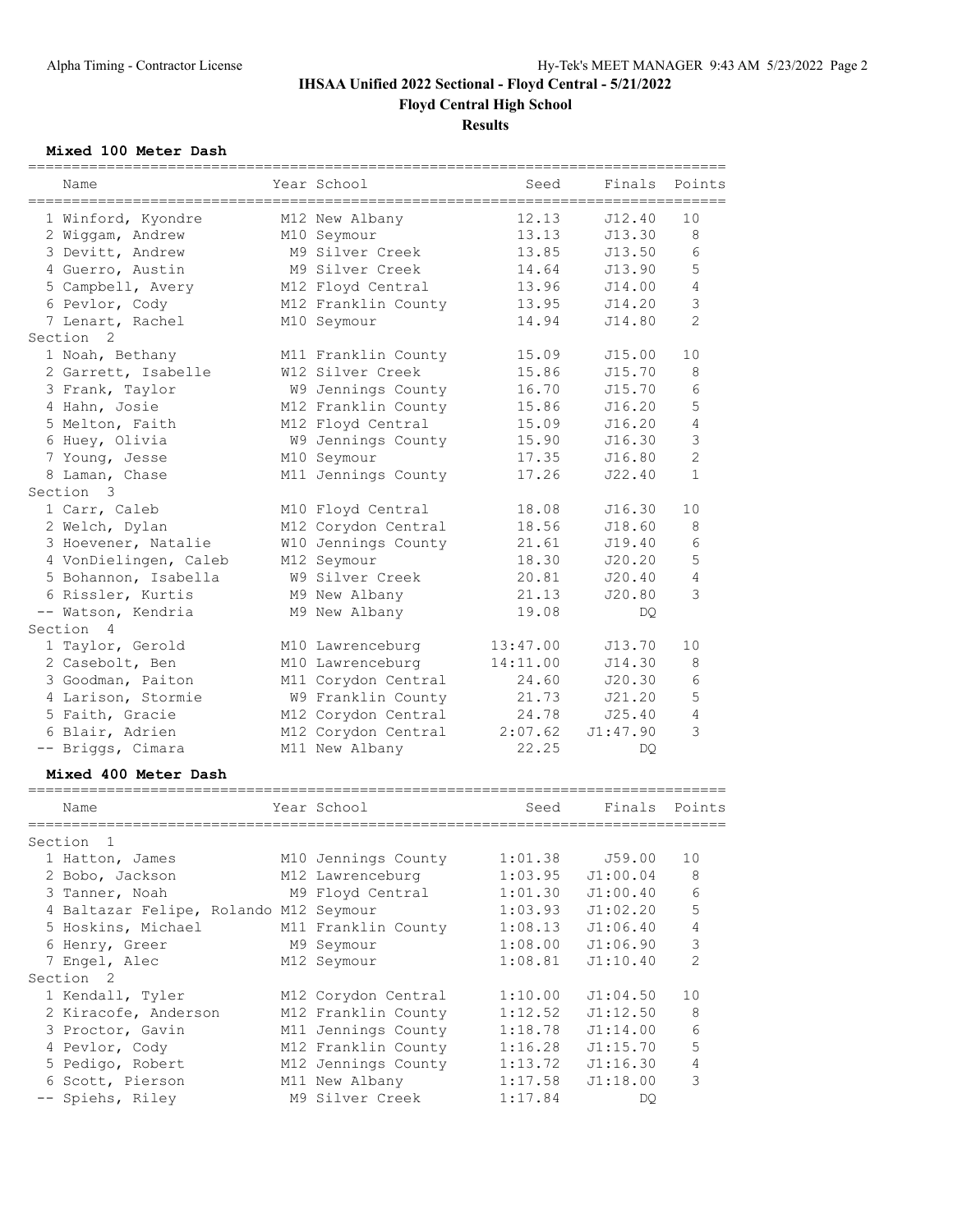## **IHSAA Unified 2022 Sectional - Floyd Central - 5/21/2022 Floyd Central High School**

## **Results**

## **....Mixed 400 Meter Dash**

| Section 3          |                     |         |          |                |
|--------------------|---------------------|---------|----------|----------------|
| 1 Boman, Ben       | M10 Corydon Central | 1:20.78 | J1:10.80 | 10             |
| 2 Mann, Aric       | M10 Floyd Central   | 1:21.91 | J1:14.70 | 8              |
| 3 Bradley, Makayla | W12 Franklin County | 1:25.84 | J1:19.30 | 6              |
| 4 Shepherd, Armond | M10 New Albany      | 1:24.56 | J1:19.70 | 5              |
| 5 Young, Jesse     | M10 Seymour         | 1:25.71 | J1:25.00 | $\overline{4}$ |
| 6 Ferreira, Kane   | M12 Lawrenceburg    | 1:27.18 | J1:27.20 | 3              |
| 7 Kochert, Emma    | M10 Floyd Central   | 1:27.12 | J1:27.30 | $\mathfrak{D}$ |
| Section 4          |                     |         |          |                |
| 1 Crespo, Israel   | M11 Silver Creek    | 1:31.57 | J1:38.00 | 10             |
| 2 DeMotte, Lane    | M10 New Albany      | 1:40.51 | J1:42.00 | 8              |
| 3 Pfeiffer, Joseph | M12 Corydon Central | 2:24.62 | J2:38.40 | 6              |
| 4 Perkins, Blake   | M12 Corydon Central | 2:36.91 | J2:49.20 | 5              |
| 5 Arnold, Brook    | M12 New Albany      | 2:47.00 | J2:53.20 | 4              |
| 6 Staser, Lola     | M10 Floyd Central   | 5:52.03 | J4:58.00 | 3              |

### **Mixed Long Jump**

|        | Name                  | Year School         | Seed         | Finals        | Points         |
|--------|-----------------------|---------------------|--------------|---------------|----------------|
| Flight | 1                     |                     |              |               |                |
|        | 1 Bobo, Jackson       | M12 Lawrenceburg    | $17 - 01.25$ | $J17 - 01.00$ | 10             |
|        | 2 Brewer, Nick        | M10 Jennings County | $16 - 06.75$ | $J17 - 00.50$ | 8              |
|        | 3 Brooks, Jerrett     | M11 New Albany      | $18 - 03.00$ | $J15 - 10.50$ | 6              |
|        | 4 Boman, Ben          | M10 Corydon Central | $16 - 08.00$ | $J14 - 11.00$ | 5              |
|        | 5 Hoskins, Michael    | M11 Franklin County | $14 - 03.00$ | $J14 - 04.00$ | $\sqrt{4}$     |
|        | 6 Lenart, Rachel      | M10 Seymour         | $12 - 11.00$ | $J13 - 05.00$ | 3              |
|        | 7 Henry, Greer        | M9 Seymour          | $12 - 06.00$ | $J11 - 08.50$ | $\overline{2}$ |
|        | -- Bobo, Cooper       | M9 Lawrenceburg     | $15 - 04.00$ | <b>DO</b>     |                |
| Flight | 2                     |                     |              |               |                |
|        | 1 Kendall, Tyler      | M12 Corydon Central | $12 - 04.00$ | $J17 - 05.00$ | 10             |
|        | 2 Connor, Maddie      | M9 Floyd Central    | $11 - 00.00$ | $J12 - 02.00$ | 8              |
|        | 3 Carney, Kameron     | M10 Jennings County | $11 - 02.50$ | $J12 - 01.50$ | 6              |
|        | 4 Scott, Pierson      | M11 New Albany      | $11 - 07.00$ | $J11 - 07.50$ | 5              |
|        | 5 Pedigo, Robert      | M12 Jennings County | $11 - 04.50$ | $J11 - 06.50$ | $\overline{4}$ |
|        | 6 Plaiss, Alex        | M12 New Albany      | $11 - 02.00$ | $J11 - 03.50$ | 3              |
|        | 7 Flannigan, Eileen   | M12 Floyd Central   | $12 - 04.00$ | $J11 - 01.50$ | $\overline{2}$ |
|        | 8 Harves, Nick        | M12 Lawrenceburg    | $10 - 09.50$ | $J9 - 06.50$  | $\mathbf{1}$   |
| Flight | $\mathbf{3}$          |                     |              |               |                |
|        | 1 Hawkins, Bali       | W10 Silver Creek    | $10 - 06.00$ | $J10-11.75$   | 10             |
|        | 2 Galyen, Blake       | M10 Jennings County | $9 - 03.00$  | $J10-05.00$   | 8              |
|        | 3 Schindler, Brayden  | M12 Floyd Central   | $9 - 03.00$  | $J8 - 04.25$  | 6              |
|        | 4 Lenart, Anne        | W12 Seymour         | $6 - 10.00$  | $J7 - 03.50$  | 5              |
|        | 5 Tipton, Richie      | M10 Floyd Central   | $6 - 09.00$  | $J6 - 09.25$  | 4              |
|        | 6 Jones, Samantha     | W11 New Albany      | $7 - 08.00$  | $J6 - 07.00$  | 3              |
|        | -- Buerkle, Lily      | W12 Franklin County | $9 - 09.00$  | DQ.           |                |
| Flight | $\overline{4}$        |                     |              |               |                |
|        | 1 Pfeiffer, Joseph    | M12 Corydon Central | $6 - 01.00$  | $J6 - 04.50$  | 10             |
|        | 2 Wathen, Skyler      | W9 Silver Creek     | $5 - 04.00$  | $J5 - 04.00$  | 8              |
|        | 3 Johnson, Alex       | M9 Franklin County  | $4 - 07.00$  | $J4 - 09.00$  | 6              |
|        | 4 Perkins, Blake      | M12 Corydon Central | $4 - 10.00$  | $J4 - 04.00$  | 5              |
|        | 5 Spurlock, Logan     | M10 Franklin County | $2 - 09.00$  | $J4 - 03.50$  | 4              |
|        | 6 VonDielingen, Caleb | M12 Seymour         | $6 - 03.00$  | $J3 - 10.25$  | 3              |
|        | 7 Tibbits, Olivia     | M10 Lawrenceburg    | $3 - 06.00$  | $J3 - 09.25$  | $\overline{2}$ |